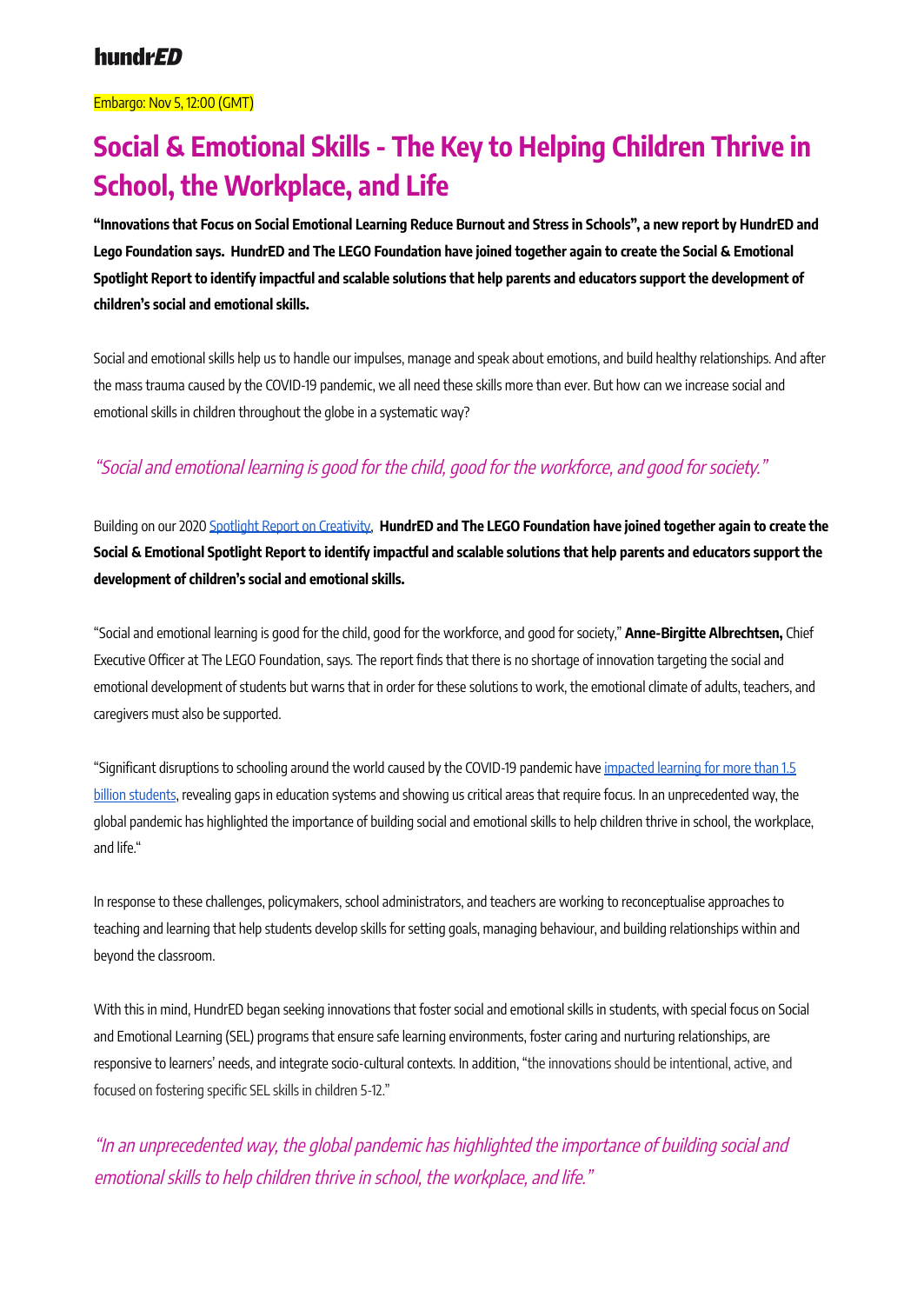# hundr*ED*

After exploring over 300 innovations supporting students' social and emotional development from 58 different countries, the report highlights approaches - ranging from ready-to-use apps and arts programs to curriculum and teacher professional development.

The resulting list identifies 13 innovations from 10 countries. Each of the highlighted innovations was chosen in part because of the inherent scalability and ease with which they could be adapted and replicated in different places around the world.

"The innovations selected for this report have demonstrated improvement of SEL skills and classroom climate, and an increase in mood and positive outlook amongst the children. They have reported reductions of violence from teachers and community leaders, and reported a positive change in teachers' Social and Emotional Competence, and reduced stress and burnout," the report says.

### How can we increase social and emotional skills in children throughout the globe in <sup>a</sup> systematic way?

The report offers 5 recommendations for enabling conditions that can nurture successful SEL programs:

- 1. Proving stimulating environments for play
- 2. Creating daily routines
- 3. Building teacher capacity and competencies
- 4. Obtaining progressional assistance from psychologies to support teachers and schools
- 5. Including context-relevant and sensitive curricula

The report acknowledges that there is much to be done to improve the implementation of SEL programs in education systems but hopes that the report will inspire policymakers, parents, and teachers around the world to translate ambitious commitments toward social and emotional learning into concrete and systematic change. Because it is only by doing so that we can work towards a world in which every child can flourish in life - no matter what happens.

#### **Interview requests**

Mariah Eve O'Mara, Head of Communications, HundrED mariah(dot)omara(a)hundred.org [www.hundred.org](http://www.hundred.org)

#### **Resources**

You can download the report here: [https://cdn.hundred.org/uploads/report/file/138/HundrED\\_Spotlight\\_SEL.pdf](https://cdn.hundred.org/uploads/report/file/138/HundrED_Spotlight_SEL.pdf)

#### **Images**

[https://www.dropbox.com/s/34y73bwwrzx5ydi/20160422\\_SCOOL\\_HundrED\\_photos\\_KilonpuistonKoulu\\_VALINNAT-2.jpg?dl=0](https://www.dropbox.com/s/34y73bwwrzx5ydi/20160422_SCOOL_HundrED_photos_KilonpuistonKoulu_VALINNAT-2.jpg?dl=0) [https://www.dropbox.com/s/8di200lajwzyihu/\\_A730205\\_lowres\\_sRGB\\_144dpi.jpg?dl=0](https://www.dropbox.com/s/8di200lajwzyihu/_A730205_lowres_sRGB_144dpi.jpg?dl=0)

#### **HUNDRED**